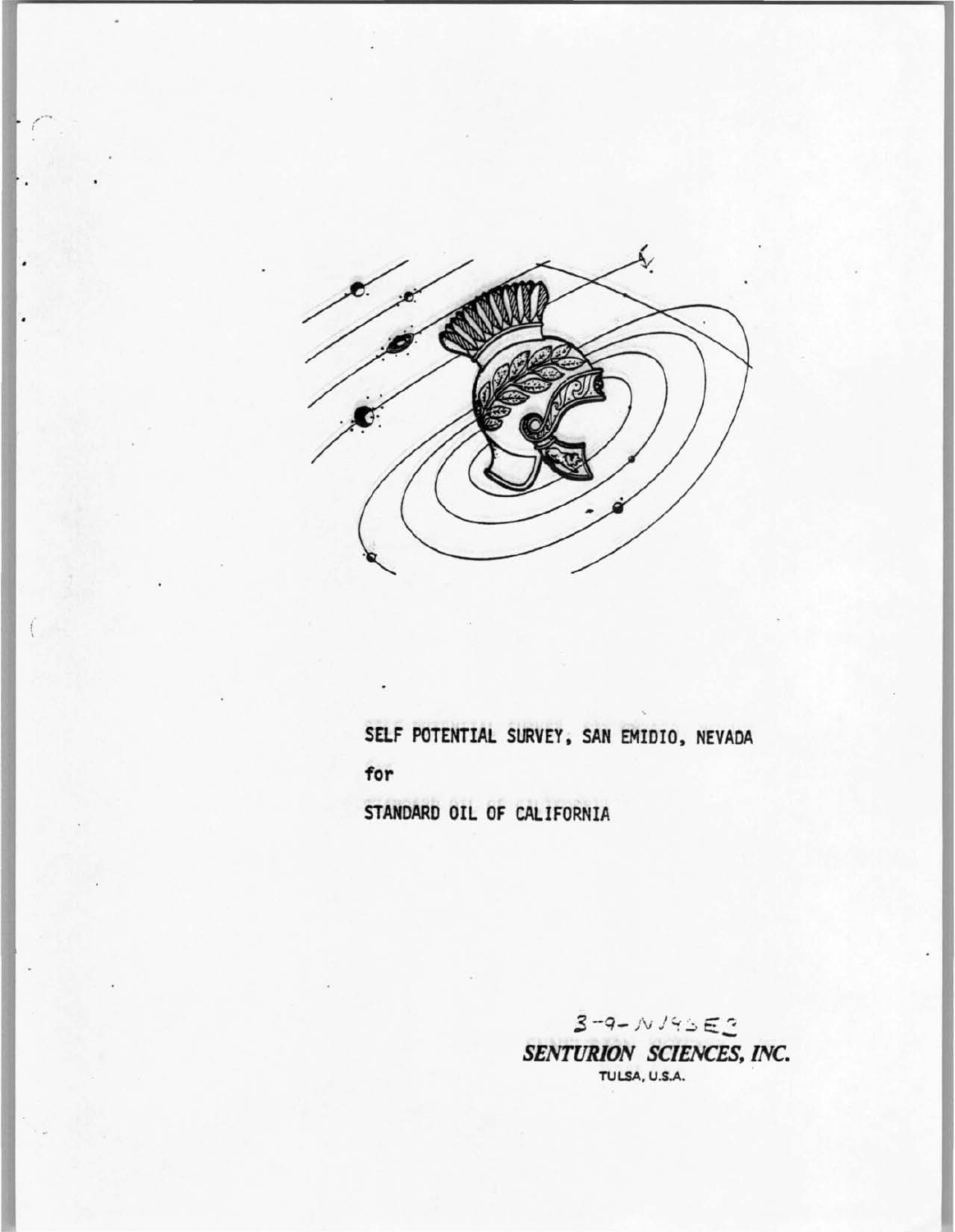

 $\left($ 

# SENTURION SCIENCES, INC.

6945 EAST 11TH STREET, TULSA, OKLAHOMA P.O. BOX 15447, TULSA, OKLAHOMA 74115<br>PHONE (918) 836-6746

IMAGINEERING for EXPLORATION, ENGINEERING and ENVIRONMENT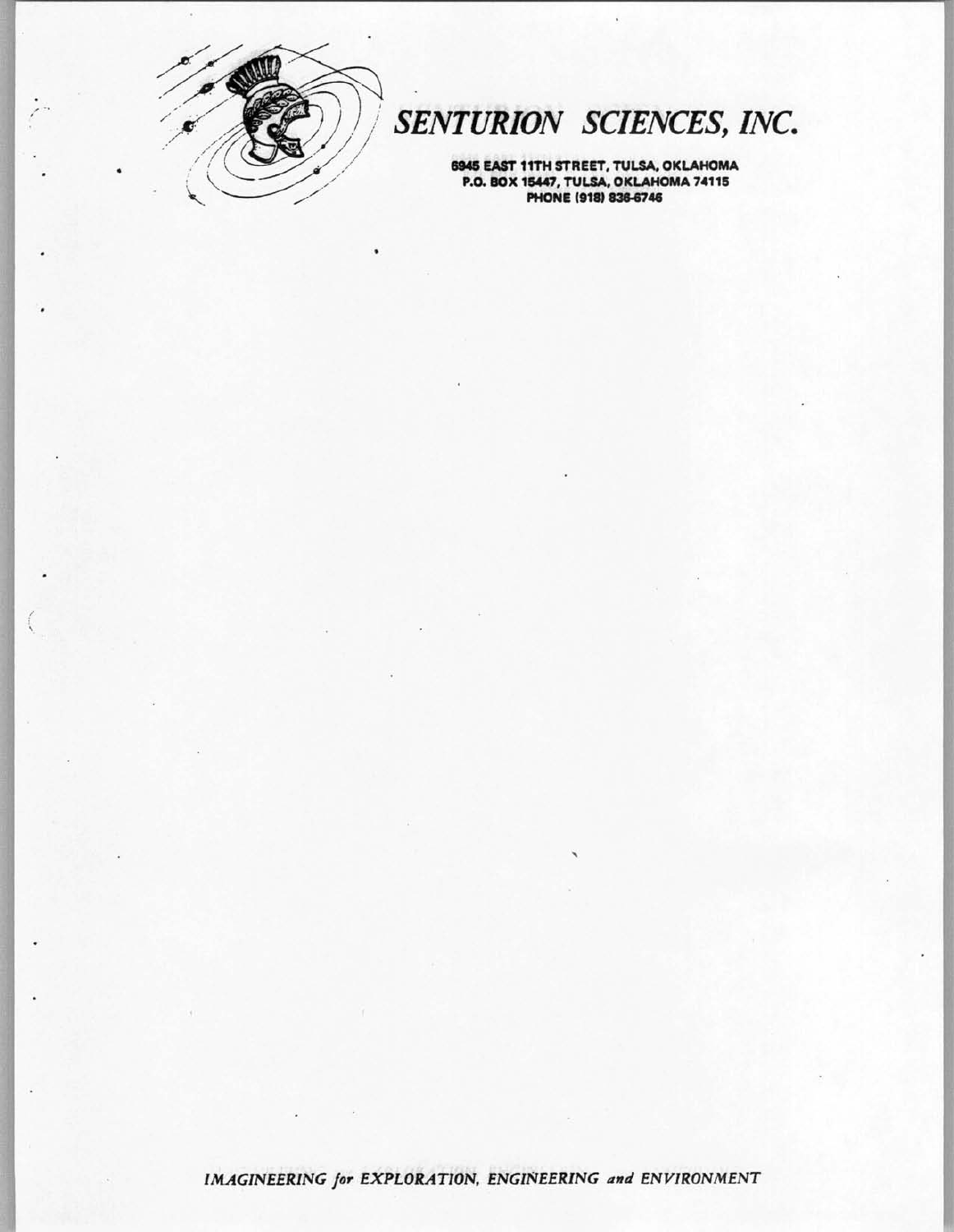# SELF POTENTIAL SURVEY, SAN EMIDIO, NEVADA STANDARD OIL OF CALIFORNIA

## INTRODUCTION

A spontaneous potential survey was conducted for Standard Oil of California at a geothennal prospect in Nevada. The site was in the San Emidio Valley (T29N, R23E), Washoe County. A total of 126 measurements were made from Hay 13-20, 1974.

#### INSTRUMENTATION AND FIELD PROCEDURE

The S-P measurements were made with a Kiethley 155 Microvoltmeter with 10 megaohms input impedence. The potential difference between points 1000ft. apart was measured continuously for each traverse. Electrode preparation was difficult in some parts of the valley, part-<br>icularly in the dry sand and gravel alluvial fans. The first readings<br>were made on the isolated southern traverse shown on the map. This traverse was discontinued because of the poor repeatability of the readings in the dry alluvials. On the valley floor the soil was damp at depths from 2-3 inches to 1-2 feet and electrodes could be planted which gave consistent and highly repeatable readings. At each of the stations shown on the map, 2 seperate readings were made using different electrode plants as a continuous check on the validity of the measurements.

## DATA PRESENTATION

 $\ddot{\cdot}$ 

The station locations are shown on the map. The number written beside each station is not the reading of cumulative voltage along each traverse relative to an arbitrary point<br>( a benchmark at the north end of the center traverse). Each individual e station locations are shown on the map. The number written beside<br>ch station is not the reading of the S-P at each station but the<br>mulative voltage along each traverse relative to an arbitrary point<br>a benchmark at the no S-P reading is actually a measurement of the gradient of the electric field in the direction of the line of traverse, times the line length.<br>The sum of these measurements, relative to the arbitrary origin is contoured at levels of equal potential. The sign of the readings was kept consistent by connecting the north end of the dipole to the negative. terminal of the instrument and the south end to the positive terminal. The cumulative· curves of the S-P data along each of the north south traverses are· shown as profiles. It should be noted that the eastern and western lines are cumulative relative to their starting points and not relative to the benchmark to the north which is the arbitrary origin of the contoured data map. As can be seen from the profile curves a typical S-P reading in the valley varied from  $\pm$  0.1 to  $\pm$  15 mV. The cumulative effect of these measurements was a well defined high on each of the profiles.<br>Around the closed traverses the cumulative voltage was very small, being<br>8mV for the western loop and 3.4mV for the eastern loop. These small 8mV for the western loop and 3.4mV for the eastern loop. These small errors in the cumulative voltage are on indirect indication of the general reliability of the measurements, for they come close to satisfying the basic p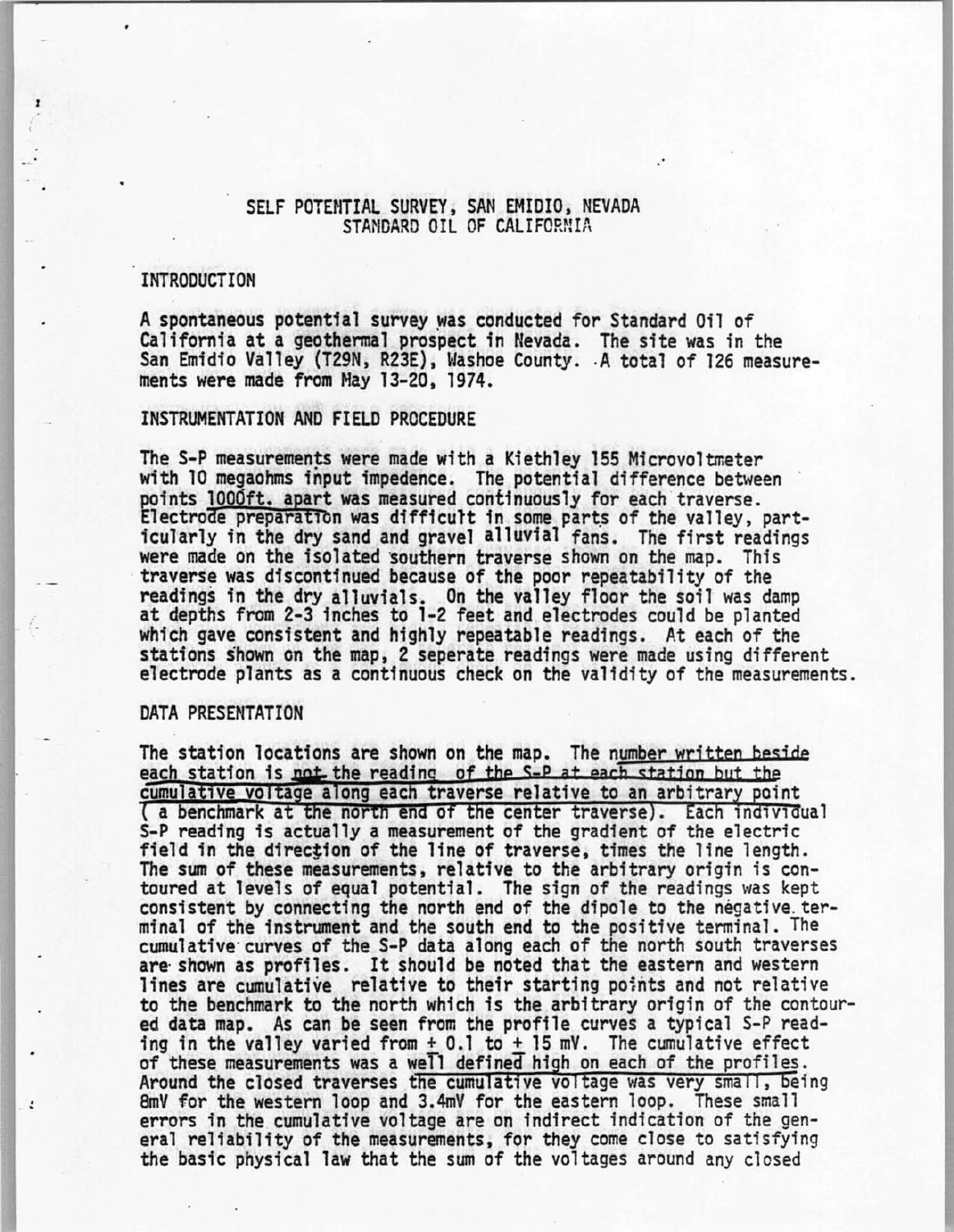## path in an electric field be zero.

#### DISCUSSION

The well defined high on the north south traverses and the closure on the contour map are in the general vicinity of the springs that reach the surface in the valley. It is possible that the hydrologic regime responsible for the springs gives rise to the S-P anomaly. Differential oxidation or cation exchange by trace minerals such as zeolites might give rise to electro-chemical gradients large enough to be measured at the surface. The magnitude of the anomaly is not large compared to those measured over sulphide bodies (normally  $500 \div 1000$ mV) or compared to the anomaly measured by the U.S.G.S. at Long Valley Caldera (Anderson, L.A., and Johnson, G.R., Self Potential Survey of Long Valley Caldera, U.S.G.S. open file report, Menlo Park, 1974). The well defined and consistent gradients and closure and their proximity to the springs are important in terms of the application of S-P measurements to geothermal exploration. If there is any correlation between the S-P anomaly and the results of any other geophysics in the area the interpretation of the S-P data could be put on firmer ground. It is possible that the S-P data is an indication of the hydrology or chemistry of geothermal systems but the value of S-P surveys is difficult to evaluate because virtually none have been run over known geothermal areas. Comparison should be made of this S-P data with the results of heat flow, resistivity, and passive seismics. Without such a comparison the value of the S-P data alone cannot be determined.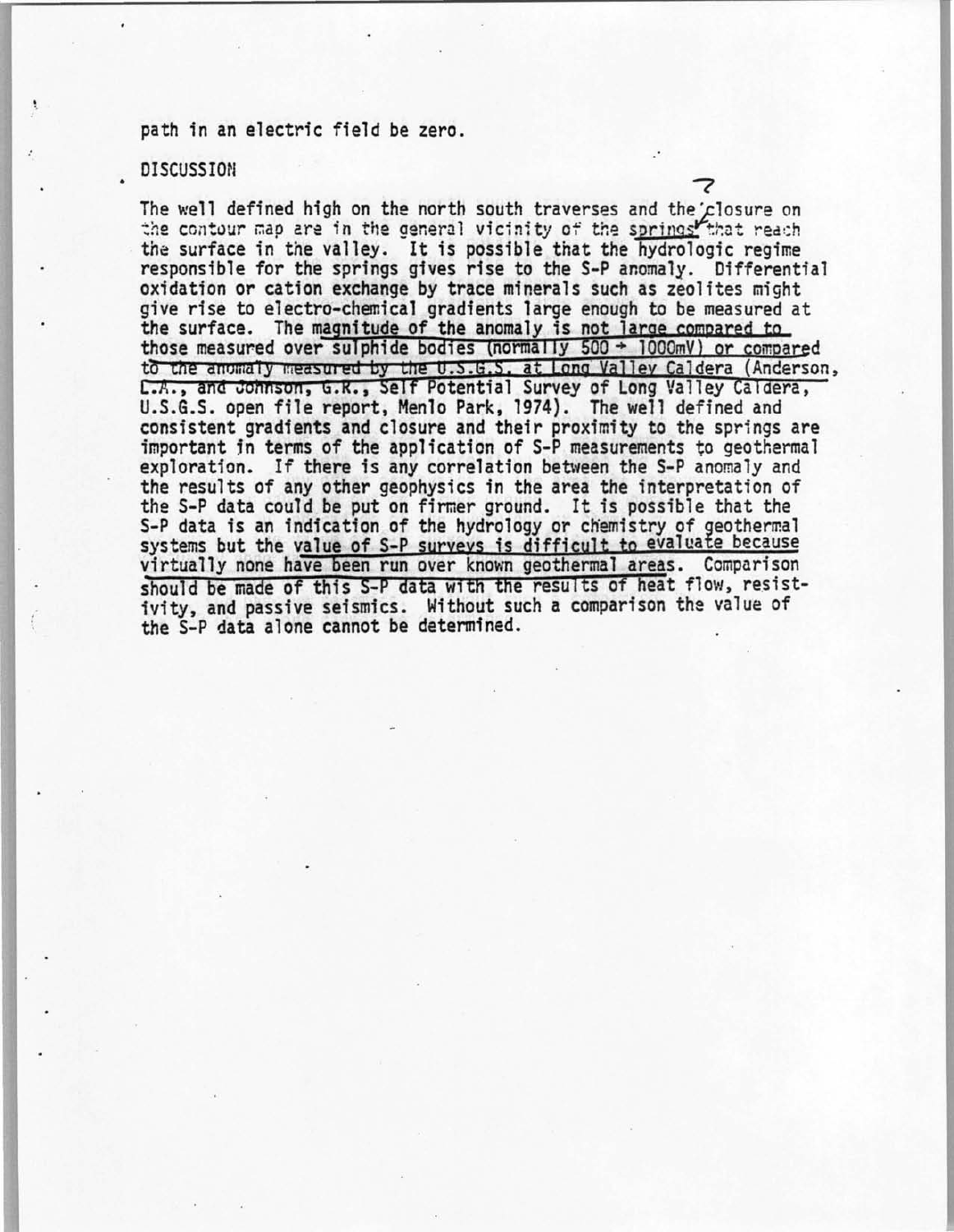

R 22 E  $\hat{\textbf{z}}$ 

ť

R 23 E

SENTURION SCIENCES, INC.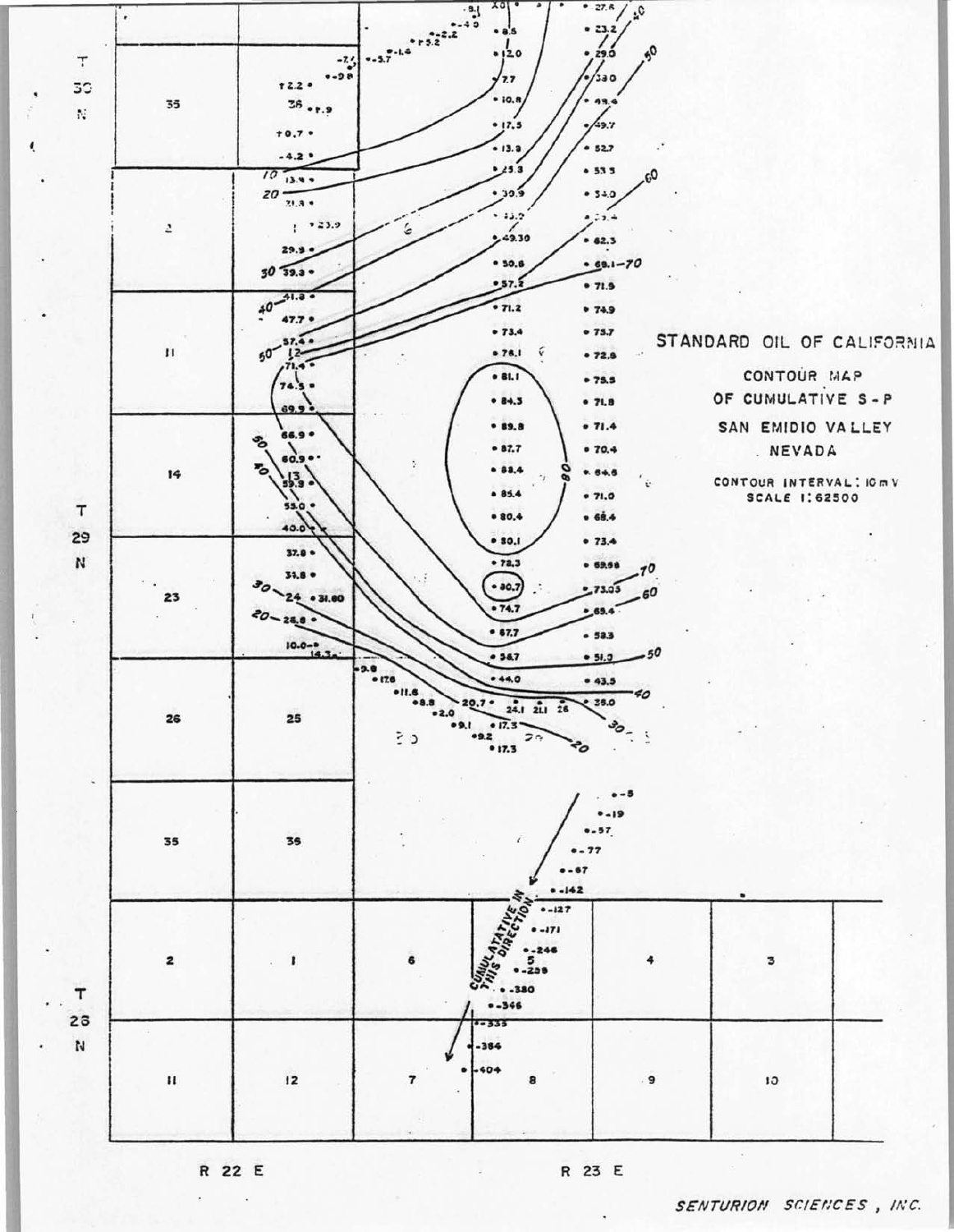

STANDARD OIL OF CALIFORNIA PROFILE OF CUMULATIVE S-P NORTH TO SOUTH ALONG CENTER TRAVERSE SAN EMIDIO VALLEY, NEVADA



SENTURION SCIENCES, INC.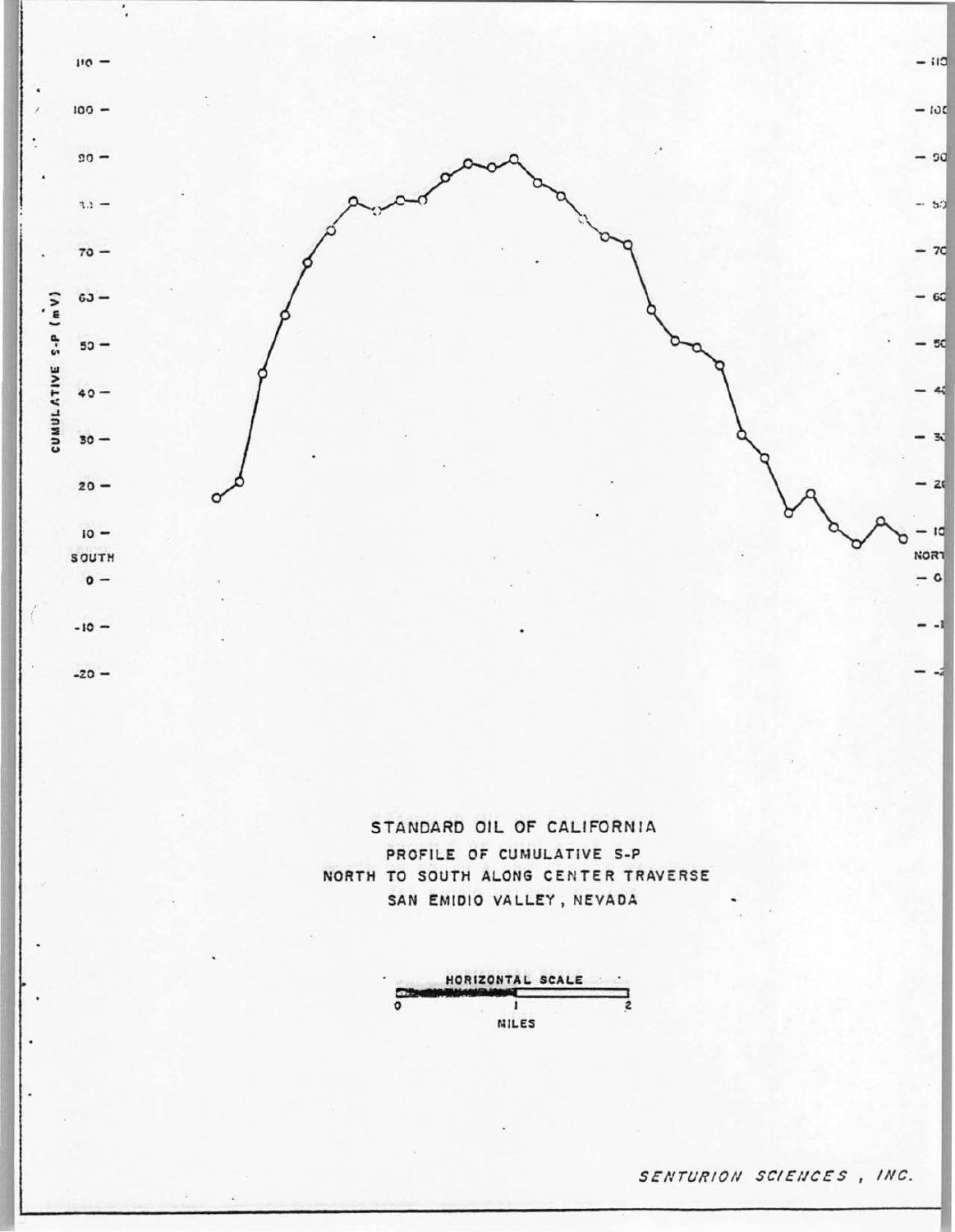

٠.

STANDARD OIL OF CALIFORNIA PROFILE OF CUMULATIVE S-P SOUTH TO NORTH ALONG WESTERN TRAVERSE SAN EMIDIO VALLEY, NEVADA



 $\cdots$ 

 $-70$ 

 $-60$ 

 $-50$ 

 $-40$ 

 $-30$ 

 $-20$ 

 $-10$ 

**NORTH** 

 $-0$ 

 $C1 -$ 

 $- - 20$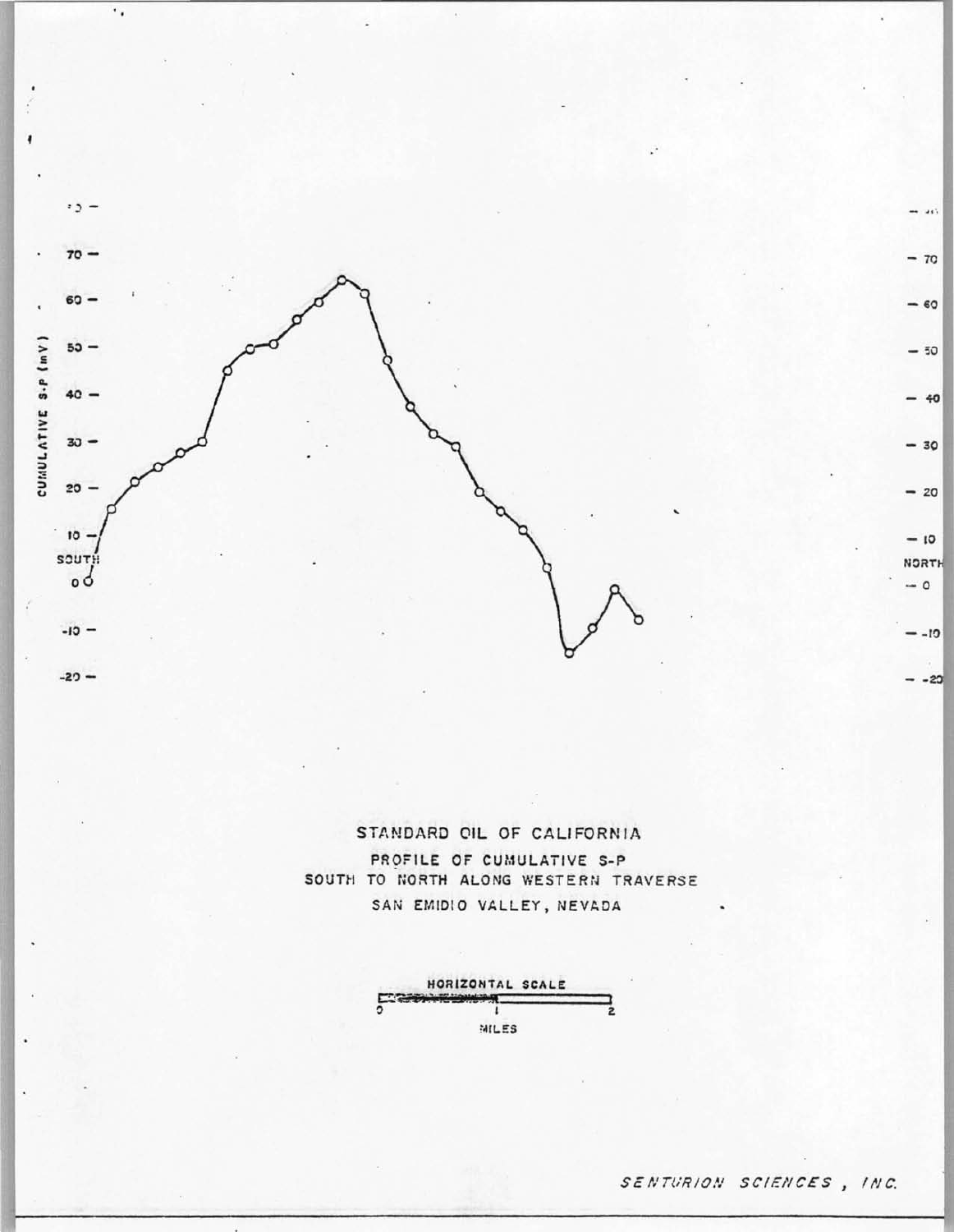

STANDARD OIL OF CALIFORNIA PROFILE OF CUMULATIVE S-P NORTH TO SOUTH ALONG EASTERN TRAVERSE SAN EMIDIO VALLEY, NEVADA